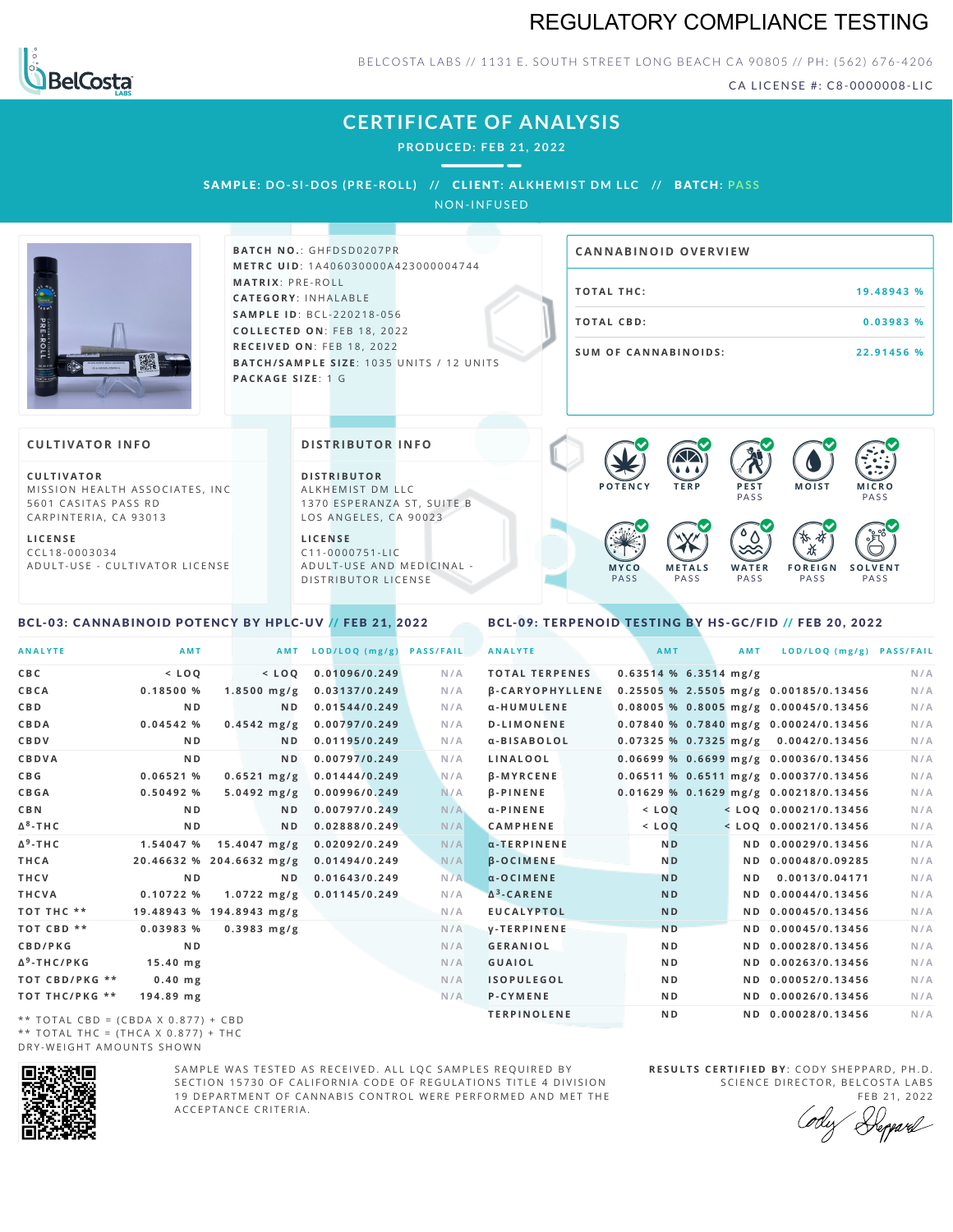# REGULATORY COMPLIANCE TESTING

#### <span id="page-1-0"></span>BCL-13: PESTICIDE TESTING BY GC/MS // FEB 20, 2022

| <b>ANALYTE</b>         | LIMIT         | $AMT$ ( $\mu g/g$ ) | LOD/LOQ (µg/g) | <b>PASS/FAIL</b> |
|------------------------|---------------|---------------------|----------------|------------------|
| <b>CAPTAN</b>          | $0.7 \mu g/g$ | N <sub>D</sub>      | 0.01977/0.06   | <b>PASS</b>      |
| <b>CHLORDANE</b>       | Any amt       | N <sub>D</sub>      |                | <b>PASS</b>      |
| <b>CHLORDANE CIS</b>   |               | N <sub>D</sub>      | 0.01199/0.03   | N/A              |
| <b>CHLORDANE TRANS</b> |               | N <sub>D</sub>      | 0.01082/0.03   | N/A              |
| <b>CHLORFENAPYR</b>    | Any amt       | N <sub>D</sub>      | 0.01364/0.06   | <b>PASS</b>      |

| <b>ANALYTE</b>                      | LIMIT         | $AMT (\mu g/g)$ | LOD/LOQ (µg/g) | <b>PASS/FAIL</b> |
|-------------------------------------|---------------|-----------------|----------------|------------------|
| <b>CHLORPYRIFOS</b>                 | Any amt       | N <sub>D</sub>  | 0.01653/0.06   | <b>PASS</b>      |
| <b>DICHLORVOS</b>                   | Any amt       | N <sub>D</sub>  | 0.01165/0.06   | <b>PASS</b>      |
| <b>METHYL PARATHION</b>             | Any amt       | N <sub>D</sub>  | 0.00851/0.06   | <b>PASS</b>      |
| PENTACHLORONI-<br><b>TROBENZENE</b> | $0.1 \mu g/g$ | N <sub>D</sub>  | 0.01282/0.06   | <b>PASS</b>      |
|                                     |               |                 |                |                  |

### BCL-05: RESIDUAL PESTICIDE ANALYSIS BY LC-MS/MS ESI // FEB 20, 2022

| <b>ANALYTE</b>         |                  | LIMIT $AMT (\mu g/g)$ | LOD/LOQ (µg/g) | <b>PASS/FAIL</b> | <b>ANALYTE</b>       |                  | LIMIT AMT $(\mu g/g)$ | LOD/LOQ (µg/g) PASS/FAIL |             |
|------------------------|------------------|-----------------------|----------------|------------------|----------------------|------------------|-----------------------|--------------------------|-------------|
| <b>ABAMECTIN</b>       | $0.1 \mu g/g$    | N D                   | 0.01153/0.04   | <b>PASS</b>      | <b>MALATHION</b>     | $0.5 \mu g/g$    | N D                   | 0.00472/0.02             | <b>PASS</b> |
| <b>ACEPHATE</b>        | $0.1 \mu g/g$    | N D                   | 0.00368/0.02   | <b>PASS</b>      | <b>METALAXYL</b>     | $2 \mu g/g$      | N D                   | 0.00503/0.02             | PASS        |
| ACEQUINOCYL            | $0.1 \mu g/g$    | N D                   | 0.00417/0.02   | <b>PASS</b>      | <b>METHIOCARB</b>    | Any amt          | N D                   | 0.00503/0.02             | PASS        |
| <b>ACETAMIPRID</b>     | $0.1 \mu g/g$    | N D                   | 0.00464/0.02   | PASS             | METHOMYL             | 1 $\mu$ g/g      | N D                   | 0.00494/0.02             | PASS        |
| <b>ALDICARB</b>        | Any amt          | ND                    | 0.01109/0.04   | <b>PASS</b>      | <b>MEVINPHOS</b>     | Any amt          | N D                   |                          | PASS        |
| <b>AZOXYSTROBIN</b>    | $0.1 \mu g/g$    | N D                   | 0.00639/0.02   | <b>PASS</b>      | <b>MEVINPHOSI</b>    |                  | N D                   | 0.00163/0.0084           | N/A         |
| <b>BIFENAZATE</b>      | $0.1 \mu g/g$    | N D                   | 0.00355/0.02   | <b>PASS</b>      | <b>MEVINPHOS II</b>  |                  | N D                   | 0.00542/0.0316           | N/A         |
| <b>BIFENTHRIN</b>      | $3 \mu g/g$      | ND                    | 0.00473/0.04   | <b>PASS</b>      | MYCLOBUTANIL         | $0.1 \mu g/g$    | N D                   | 0.00867/0.04             | PASS        |
| <b>BOSCALID</b>        | $0.1 \mu g/g$    | N D                   | 0.00494/0.02   |                  | PASS NALED           | 0.1 µg/g         | N D                   | 0.00328/0.02             | PASS        |
| CARBARYL               | $0.5 \, \mu g/g$ | N D                   | 0.00295/0.02   | PASS             | OXAMYL               | $0.5 \, \mu g/g$ | N D                   | 0.00455/0.02             | PASS        |
| CARBOFURAN             | Any amt          | N D                   | 0.00613/0.02   | PASS             | PACLOBUTRAZOL        | Any amt          | N D                   | 0.00714/0.04             | PASS        |
| CHLORANTRANIL-         | $10 \mu g/g$     | N D                   | 0.00697/0.04   | PASS             | <b>PERMETHRIN</b>    | $0.5 \mu g/g$    | N D                   |                          | PASS        |
| <b>IPROLE</b>          |                  |                       |                |                  | PERMETHRIN CIS       |                  | N D                   | 0.00237/0.0082           | N/A         |
| <b>CLOFENTEZINE</b>    | $0.1 \mu g/g$    | N D                   | 0.0054/0.02    | <b>PASS</b>      | PERMETHRIN TRANS     |                  | N D                   | 0.00245/0.0118           | N/A         |
| COUMAPHOS              | Any amt          | N D                   | 0.00215/0.02   | <b>PASS</b>      | <b>PHOSMET</b>       | $0.1 \mu g/g$    | N D                   | 0.0043/0.02              | PASS        |
| CYFLUTHRIN             | $2 \mu g/g$      | N D                   | 0.05508/0.2    | <b>PASS</b>      | PIPERONYLBUTO-       | $3 \mu g/g$      | N D                   | 0.00247/0.02             | PASS        |
| <b>CYPERMETHRIN</b>    | $1 \mu g/g$      | N D                   | 0.00556/0.04   | <b>PASS</b>      | XIDE                 |                  |                       |                          |             |
| <b>DAMINOZIDE</b>      | Any amt          | N D                   | 0.00227/0.04   | PASS             | <b>PRALLETHRIN</b>   | $0.1 \mu g/g$    | N D                   | 0.00392/0.02             | PASS        |
| <b>DIAZINON</b>        | $0.1 \mu g/g$    | N D                   | 0.00487/0.02   | <b>PASS</b>      | PROPICONAZOLE        | $0.1 \mu g/g$    | N D                   | 0.0024/0.02              | PASS        |
| <b>DIMETHOATE</b>      | Any amt          | N D                   | 0.00354/0.02   | <b>PASS</b>      | <b>PROPOXUR</b>      | Any amt          | N D                   | 0.00374/0.02             | PASS        |
| <b>DIMETHOMORPH</b>    | $2 \mu g/g$      | N D                   |                | <b>PASS</b>      | <b>PYRETHRINS</b>    | $0.5 \mu g/g$    | N D                   | 0.00726/0.04             | PASS        |
| <b>DIMETHOMORPH I</b>  |                  | N D                   | 0.00109/0.0078 | N/A              | <b>PYRIDABEN</b>     | $0.1 \mu g/g$    | N D                   | 0.0034/0.02              | PASS        |
| <b>DIMETHOMORPH II</b> |                  | ND                    | 0.0015/0.0122  | N/A              | <b>SPINETORAM</b>    | $0.1 \mu g/g$    | N D                   |                          | PASS        |
| <b>ETHOPROPHOS</b>     | Any amt          | N D                   | 0.0041/0.02    | <b>PASS</b>      | <b>SPINETORAM J</b>  |                  | N D                   | 0.00329/0.016            | N/A         |
| <b>ETOFENPROX</b>      | Any amt          | N D                   | 0.00274/0.02   | <b>PASS</b>      | <b>SPINETORAM L</b>  |                  | N D                   | 0.00157/0.016            | N/A         |
| <b>ETOXAZOLE</b>       | $0.1 \mu g/g$    | N D                   | 0.00385/0.02   | PASS             | <b>SPINOSAD</b>      | $0.1 \mu g/g$    | N D                   |                          | PASS        |
| <b>FENHEXAMID</b>      | $0.1 \mu g/g$    | N D                   | 0.01055/0.02   | <b>PASS</b>      | SPINOSAD A           |                  | N D                   | 0.00205/0.01438          | N/A         |
| <b>FENOXYCARB</b>      | Any amt          | ND.                   | 0.00175/0.02   | <b>PASS</b>      | SPINOSAD D           |                  | N D                   | 0.00104/0.00498          | N/A         |
| <b>FENPYROXIMATE</b>   | 0.1 µg/g         | N D                   | 0.00481/0.02   | <b>PASS</b>      | SPIROMESIFEN         | 0.1 µg/g         | N D                   | 0.00944/0.04             | PASS        |
| <b>FIPRONIL</b>        | Any amt          | N D                   | 0.00478/0.02   | PASS             | <b>SPIROTETRAMAT</b> | $0.1 \, \mu g/g$ | N D                   | 0.00208/0.02             | PASS        |
| FLONICAMID             | $0.1 \mu g/g$    | N D                   | 0.00398/0.02   | PASS             | SPIROXAMINE          | Any amt          | N D                   | 0.00344/0.02             | PASS        |
| <b>FLUDIOXONIL</b>     | $0.1 \mu g/g$    | N D                   | 0.01369/0.04   | PASS             | <b>TEBUCONAZOLE</b>  | $0.1 \mu g/g$    | N D                   | 0.00816/0.04             | PASS        |
| HEXYTHIAZOX            | $0.1 \mu g/g$    | N D                   | 0.00297/0.02   | PASS             | <b>THIACLOPRID</b>   | Any amt          | N D                   | 0.0039/0.02              | PASS        |
| <b>IMAZALIL</b>        | Any amt          | N D                   | 0.0056/0.02    | PASS             | <b>THIAMETHOXAM</b>  | $5 \mu g/g$      | N D                   | 0.00358/0.02             | PASS        |
| <b>IMIDACLOPRID</b>    | 5 µg/g           | N D                   | 0.00645/0.02   | <b>PASS</b>      | TRIFLOXYSTROB-<br>ΙN | $0.1 \mu g/g$    | N D                   | 0.00421/0.02             | PASS        |
| KRESOXIM-<br>METHYL    | $0.1 \mu g/g$    | N D                   | 0.00339/0.02   | PASS             |                      |                  |                       |                          |             |